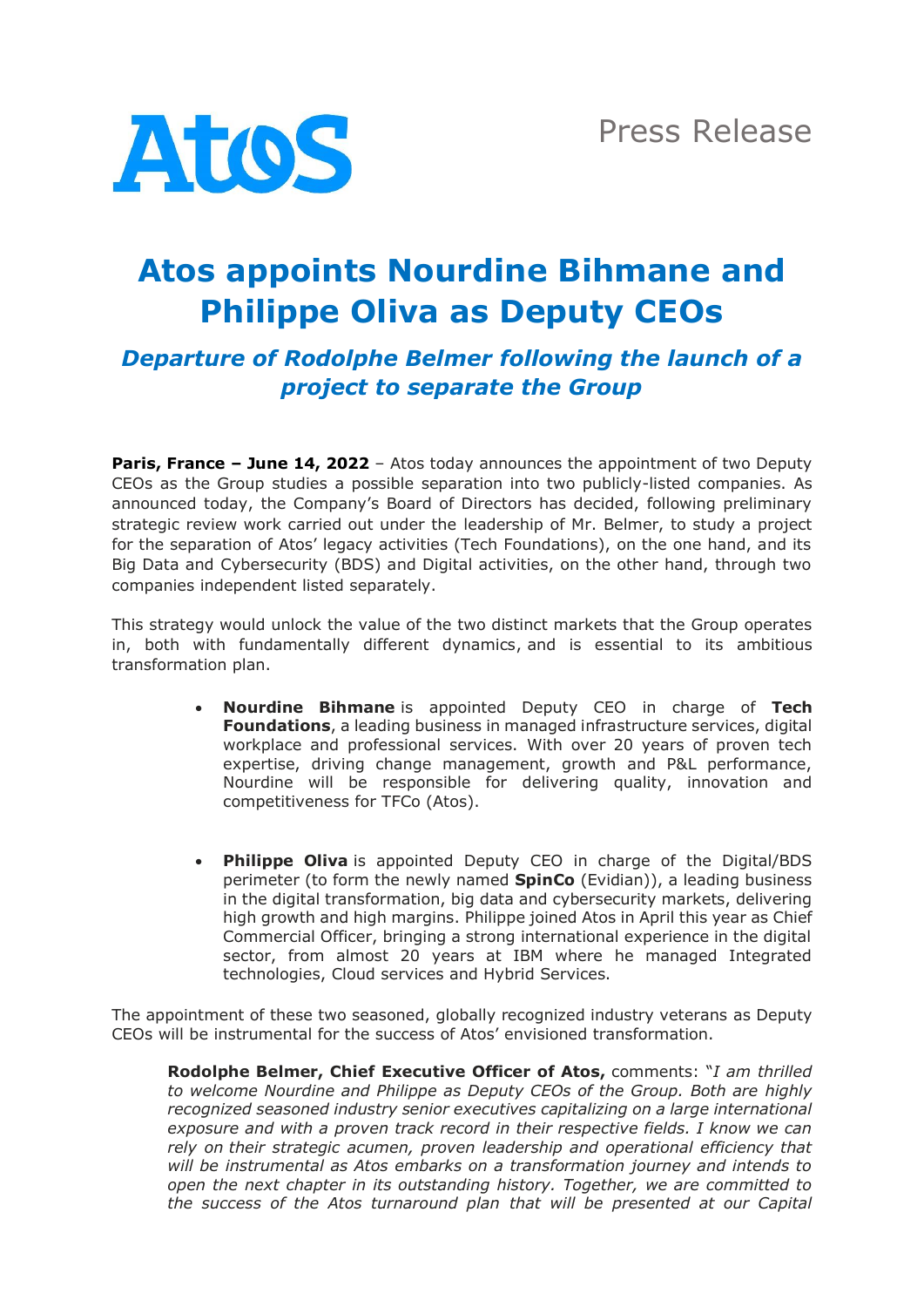*Markets Day and we know that we can count on the highly talented Atos community to tackle these challenges together. I am confident that Philippe and Nourdine will succeed the possible separation of the Group into two publicly-listed companies when my strategic mission of putting this project on track will be accomplished, at the latest on September 30th."*

Furthermore, this contemplated separation leads to a reorganization of the Atos group resulting in a significant reduction in the scope of the functions and a redefinition of the mission of the Atos Chief Executive Officer.

Taking note of this evolution, Mr. Belmer considered that he had no choice but to resign from his positions as Director and Chief Executive Officer of the Company, and the Company's Board of Directors has acknowledged this.

Mr. Belmer's resignation will take effect on September 30, 2022, at the latest, so as to allow time to ensure the orderly transition of the Group's governance with the two newly appointed Deputy CEOs, Mr. Nourdine Bihmane and Mr. Philippe Oliva.

The information relating to the financial conditions of the termination of Mr. Belmer's functions will be made public in accordance with the applicable regulations and the recommendations of the Afep-Medef corporate governance code to which Atos refers. In particular, they are the subject of a related-party agreement that will be presented for approval at the next Atos Shareholders' Meeting.

**Mr. Bertrand Meunier, Chairman of the Board of Directors of Atos**, stated: "*On behalf of the Board of Directors, I would like to thank Rodolphe Belmer for his contribution and commitment to Atos. Since he joined the company, Rodolphe has been able, in record time, to propose strategic options, successfully reorganize the governance of the Group and lead Atos on the path of a major potential transformation in the interest of all stakeholders. The new general management that will be announced at the end of the transition period will be in charge of continuing the implementation of the strategic project that the Board of Directors has decided to study*".

To read more about Atos' new strategy, please go to*:* [https://atos.net/en/2022/press](https://atos.net/en/2022/press-release_2022_06_14/atos-studying-a-possible-separation-into-two-publicly-listed-companies-to-unlock-value-and-implement-an-ambitious-transformation-plan)[release\\_2022\\_06\\_14/atos-studying-a-possible-separation-into-two-publicly-listed](https://atos.net/en/2022/press-release_2022_06_14/atos-studying-a-possible-separation-into-two-publicly-listed-companies-to-unlock-value-and-implement-an-ambitious-transformation-plan)[companies-to-unlock-value-and-implement-an-ambitious-transformation-plan](https://atos.net/en/2022/press-release_2022_06_14/atos-studying-a-possible-separation-into-two-publicly-listed-companies-to-unlock-value-and-implement-an-ambitious-transformation-plan)

#### **\*\*\***

#### **Disclaimer**

This document contains forward-looking statements that involve risks and uncertainties, including references, concerning the Group's expected growth and profitability in the future which may significantly impact the expected performance indicated in the forward-looking statements. These risks and uncertainties are linked to factors out of the control of the Company and not precisely estimated, such as market conditions or competitor's behaviors. Any forward-looking statements made in this document are statements about Atos's beliefs and expectations and should be evaluated as such. Forward-looking statements include statements that may relate to Atos's plans, objectives, strategies, goals, future events, future revenues or synergies, or performance, and other information that is not historical information. Actual events or results may differ from those described in this document due to a number of risks and uncertainties that are described within the 2021 Universal Registration Document filed with the *Autorité des marchés financiers* (AMF) on April 6, 2022 under the registration number D.22-0247. Atos does not undertake, and specifically disclaims, any obligation or responsibility to update or amend any of the information above except as otherwise required by law.